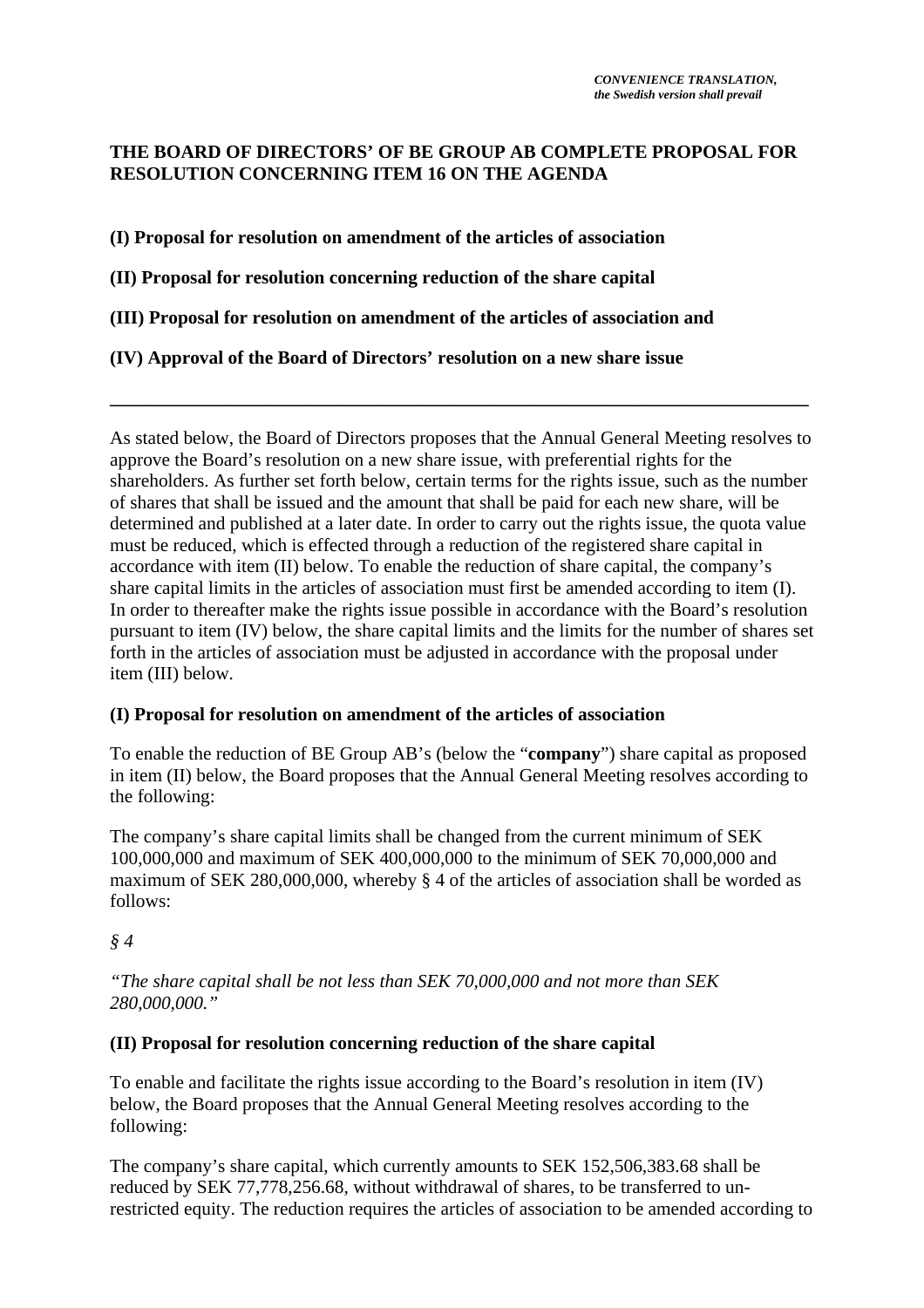item (I). Following the reduction of the share capital, as set forth above, the company's share capital will amount to SEK 74,728,128.00, divided between a total of 74,728,128 shares, each share with a quota value of SEK 1.00.

Pursuant to Chapter 20, section 13 fourth paragraph of the Swedish Companies Act (2005:551), the Board provides the following statement. The decision to reduce the share capital according to this item (II) can be carried out without the permission of the Swedish Companies Registration Office or the public court, as the company simultaneously issues shares pursuant to (IV) below, whereby neither the company's restricted equity or share capital are reduced. The effects of the reduction of share capital and share issue of the company's restricted equity and its share capital appear, as regards the reduction of the share capital, of the foregoing and, as regards the issue, of what is stated in (IV) below.

### **(III) Proposal for resolution on amendment of the articles of association**

To enable the rights issue according to the Board's proposal in item (IV) below, the Board proposes that the Annual General Meeting resolves according to the following:

The company's share capital limits shall, following the amendment to the articles of association according to item (I), be amended from a minimum of SEK 70,000,000 and a maximum of SEK 280,000,000 to a minimum of SEK 150,000,000 and a maximum of SEK 600,000,000, and the limits for the minimum and maximum number of shares shall be amended from a minimum of 40,000,000 and maximum of 160,000,000 to a minimum of 150,000,000 and a maximum of 600,000,000, whereby §§ 4 and 5 of the articles of association shall be worded as follows:

## *§ 4*

*"The share capital shall be not less than SEK 150,000,000 and not more than SEK 600,000,000."* 

# *§ 5*

*"The number of shares shall be not less than 150,000,000 and not more than 600,000,000."* 

### **(IV) Approval of the Board of Directors' resolution on a new share issue**

The Board resolves, subject to the approval of the Annual General Meeting, that the company's share capital shall be increased by a new share issue by the amount determined by the Board according to what is stated in item 1 below, and proposes that the Annual General Meeting approves the Board's decision. The new share issue is subject to the amendment of the articles of association according to item (III) above. The following conditions shall otherwise apply to the new share issue:

1) The Board (or the person appointed from within the Board) is authorized to determine, no later than 5 May 2015, the maximum amount by which the company's share capital shall be increased, the maximum number of shares that shall be issued (whereby the number of current shares that shall entitle to subscription for a certain number of new shares is determined) and the subscription price to be paid for each new share.